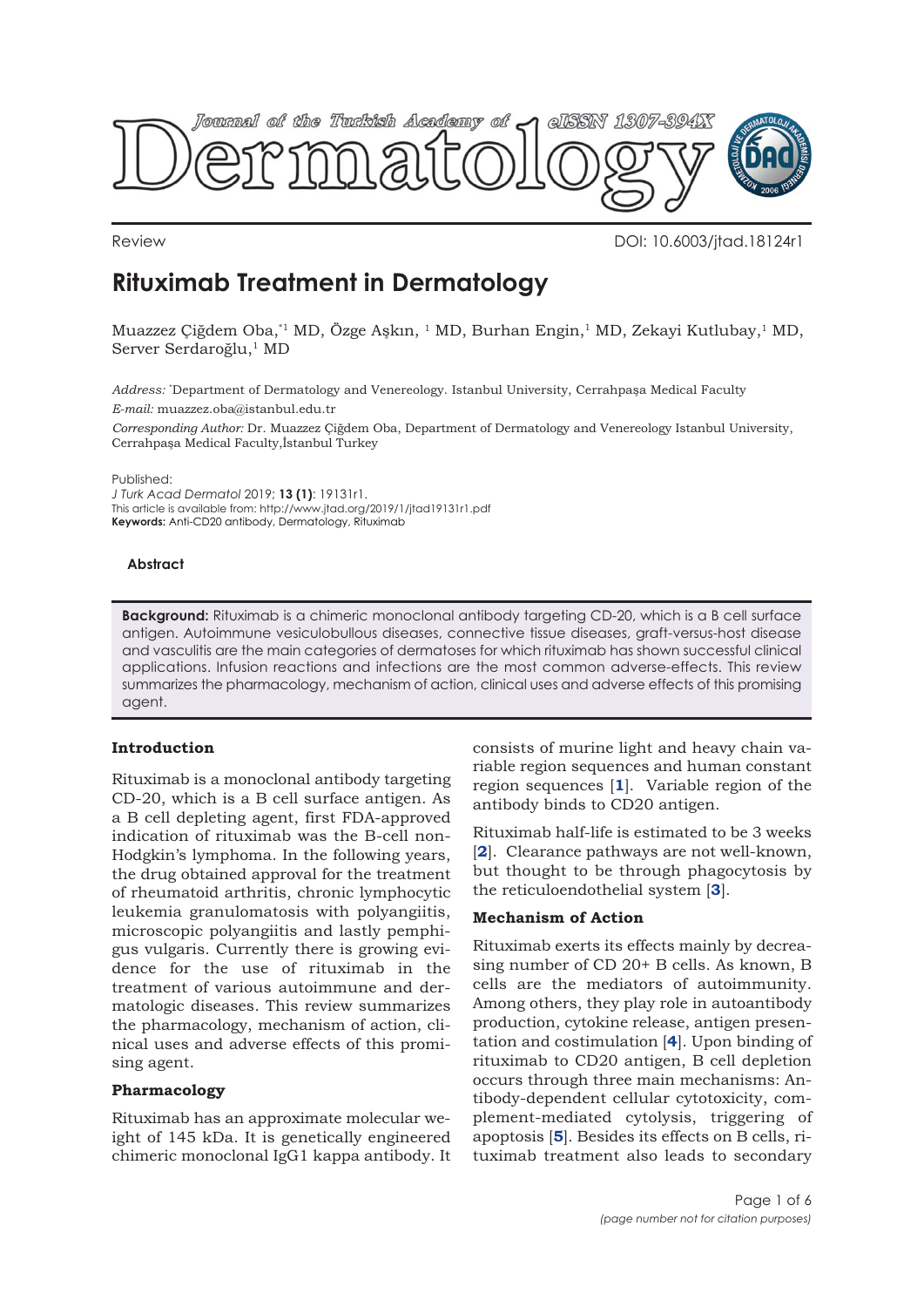immunomodulatory changes in T cell population such as decreased numbers of memory T cells and increased numbers of regulatory T cells [**[6,7](#page-4-0)**].

The transmembrane glycoprotein CD20 antigen is expressed on pre-B cells and preplasma cells. Hematopoietic stem cells, pro-B cells and plasma cells are spared of the effects of rituximab as these cells are devoid of CD20 antigen [**[8](#page-4-0)**]. Following rituximab infusion, CD20+B cell count in peripheral blood decrease approximately by 90% in 3 days. B cell depletion is sustained during 6-9 mon ths. In addition, as B cells cannot transform into plasmablasts and plasma cells, new autoantibody production stops [**[9](#page-4-0)**]. Of note, with prolonged disease continuous autoantigen stimulation triggers the formation of long-lived plasma cells. These long-lived plasma cells continue autoantibody production despite rituximab treatment. This is why rituximab therapy is more effective when administered at early phases of the disease [**[10](#page-4-0)**].

## **Clinical Uses**

Clinical applications of rituximab may be grouped under six headings (**[Table 1](#page-2-0)**).

Rituximab 375 mg/m2 administered as iv infusion once a week for 4 weeks is the FDA approved dosage for lymphoma. For rheumatoid artritis (autoimmune protocol) 1000 mg iv infusion is given 2 weeks apart (day 0 and day 15) [**[4](#page-4-0)**].

## **Autoimmune Vesiculobullous Diseases**

Rituximab has been used with success in treatment-resistant pemphigus, relapsing pemphigus and in patients with contraindications to systemic corticosteroids. Both the lymphoma dosage and autoimmune dosage was used in case series in the literature. In recent studies patients were mostly treated using the autoimmune protocol [**[9](#page-4-0)**]. Recently first-line use of rituximab in the treatment of pemphigus was evaluated in a randomized clinical trial. In this study, the combination therapy of rituximab with short-term steroids was found to be superior to conventional high-dose steroid therapy in terms of both efficacy and safety. 46 patients were treated with rituximab in autoimmune protocol combined with low-dose prednisone (0.5-1 mg /

kg / day) tapered rapidly in 3-6 months; followed by rituximab in the 12th and 18th months. 41 patients were treated with high dose steroids (1-1.5 mg / kg / day) tapered in 12-18 months. Complete remission rates in the second year after treatment were 34% in the group receiving conventional treatment and 89% in the rituximab group. The relapse rates with rituximab were less than the conventional treatment (23% vs 46%). Cumulative steroid dose and treatment side effects were 3 times and 2 times less, respectively, in the group receiving rituximab [**[11](#page-4-0)**].

So far, rituximab is mostly used as a combination therapy for the treatment of pemphigus. In a recent review evaluating data of 283 pemphigus patients; 52% of the patients were using corticosteroids and immunosuppressives, 29% of the patients were using corticosteroids along with rituximab. In only 19% of the cases, rituximab was administered as monotherapy. In general, complete remission rates were reported to be over 80%. In most series, rituximab was associated with decreased need for corticosteroids [9]. Rituximab infusions were also used in combination with IvIg. Induction treatment was performed with 2 cycles of weekly 375mg / m2 rituximab applied for 3 weeks and 2mg / kg IVIG applied at 4th week. Then, monthly rituximab and IvIg were applied for 4 months (3rd, 4th, 5th, 6th months). All patients received complete response after 7 to 10 rituximab infusions. The mean duration of clinical remission was reported as 31 months [**[12](#page-4-0)**].

The use of rituximab in the maintenance of pemphigus has also been discussed. In a single-center study, patients who had partial remission at 6th month were treated with an additional rituximab infusion but those in complete remission 6th month were not given rituximab. The authors observed that relapses were less common (33% vs. 50%) in rituximab treated group. However, there is no definitive information about the duration of infusion, infusion number and infusion doses in maintenance treatment of rituximab [**[9](#page-4-0),[13](#page-4-0)**].

Paradoxical exacerbation of pemphigus has been reported with rituximab therapy. It is thought that rituximab in pemphigus may cause the worsening of the disease by disrupting the balance between the regulatory cells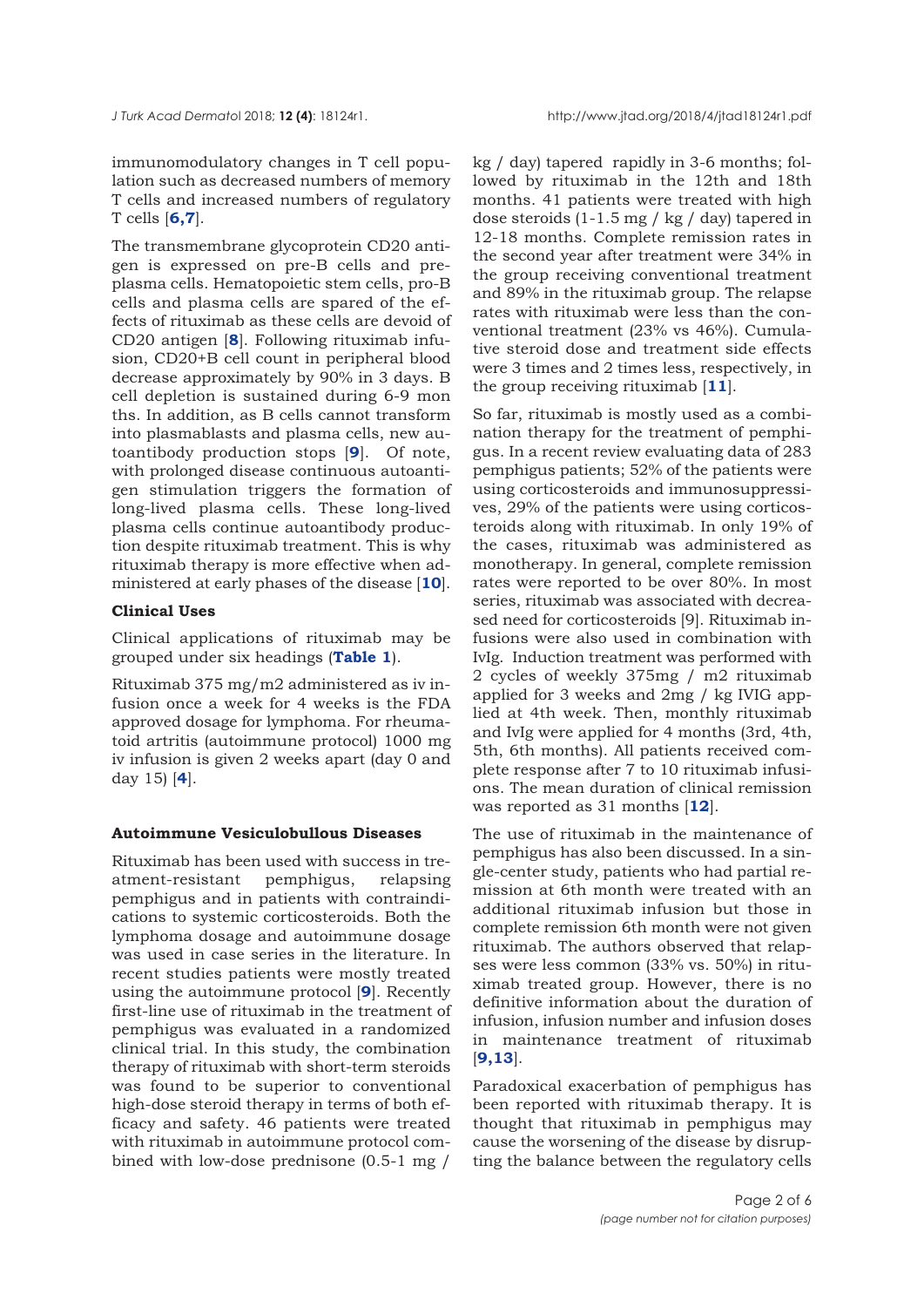#### **Table 1.** Clinical Uses of Rituxima

<span id="page-2-0"></span>

| 1. Autoimmune vesiculobullous diseases                                                                        |  |  |  |  |  |  |
|---------------------------------------------------------------------------------------------------------------|--|--|--|--|--|--|
| Pemphigus vulgaris, pemphigus foliaseus, paraneoplastic pemphigus, epidermolysis bullosa acquisita, bullous   |  |  |  |  |  |  |
| pemphigoid, mucous membrane pemphigoid, dermatitis herpetiformis                                              |  |  |  |  |  |  |
| 2. Autoimmune connective tissue diseases                                                                      |  |  |  |  |  |  |
| Dermatomyositis, cutaneous lupus erythematosus                                                                |  |  |  |  |  |  |
| 3. Graft-versus-host disease (GVHD)                                                                           |  |  |  |  |  |  |
| 4. Vasculitis                                                                                                 |  |  |  |  |  |  |
| Wegener's granulomatosis (WG), microscopic polyangiitis, cryoglobulinemic vasculitis, Churg-Strauss syndrome, |  |  |  |  |  |  |
| and Henoch-Schönlein purpura.                                                                                 |  |  |  |  |  |  |
| 5. Cutaneous B-cell lymphoma                                                                                  |  |  |  |  |  |  |
| 6. Others                                                                                                     |  |  |  |  |  |  |
| Melanoma, atopic dermatitis, chronic spontaneous urticaria                                                    |  |  |  |  |  |  |

and pathogenic B cells. Combining rituximab therapy with steroids is thought to be useful in reducing paradoxical reactions [**[14](#page-4-0)**].

Rituximab may be considered for the treatment of bullous pemphigoid and mucous membrane pemphigoid unresponsive to conventional agents. Rituximab may prevent the scar formation in unaffected eye in patients with mucous membrane pemphigoid. Treatment-related infective and cardiac complications must be kept in mind in elderly patients [**[15](#page-4-0)**].

Immunosuppressives may be used in patients with dermatitis herpetiformis who are resistant to gluten-free diet and dapsone therapy. In the literature, clinical and serologic response was obtained with rituximab in a treatment-resistant patient [**[16](#page-4-0)**].

#### **Autoimmune Connective Tissue Diseases**

ISuccessful results with rituximab have been reported in cutaneous lupus erythematosus, especially in subacute cutaneous lupus, in patients resistant to classical therapies. As in pemphigus, rituximab reduces the dose of systemic steroids in lupus patients [**[17](#page-4-0)**].

Rituximab therapy improves both the skin and mucscle symptoms in dermatomyositis patients whose disease is refractory to steroids [**[18, 19](#page-4-0)**].

#### **Graft-versus-host disease (GVHD)**

Good responses were reported with rituximab in skin and mucosal findings of corticosteroid-resistant chronic GVHD [**[20](#page-4-0)**].

#### **Vasculitis**

Rituximab for anti-neutrophil cytoplasmic antibody-associated vasculitides (granulomatosis with polyangiitis and microscopic polyangiitis) has been reported to be successful in induction of remission [**[21](#page-4-0)**]. Rituximab may also be effective in the treatment of cryoglobulinemic vasculitis, Churg–Strauss syndrome and Henoch–Schönlein purpura [**[22, 23, 24](#page-4-0)**].

#### **Cutaneous B-cell lymphoma**

Primary cutaneous B-cell lymphomas are non-Hodgkin's lymphomas originating from the skin including primary cutaneous marginal zone lymphoma, primary cutaneous follicular lymphoma, primary cutaneous diffuse large B-cell lymphoma - leg type, and others. In these cases systemic treatment and in the presence of a few lesions, intralesional treatment with rituximab may be applied [**[25, 26](#page-4-0)**]. Eighteen patients with follicular lymphoma and 17 patients with marginal zone lym phoma were treated with intralesional rituximab, most of them with 10mg/lesion rituximab 3 times a week at 1 month intervals. Complete and partial response rates were reported as 71% and 23% respectively [**[27](#page-4-0)**]. In another study, complete remission was reported in 14 of 16 patients who received systemic treatment with the same diagnoses [**[28](#page-4-0)**].

## **Others**

In a series of 9 patients with stage IV metastatic melanoma without evident disease, rituximab was shown to reduce recurrence rates [**[29](#page-4-0)**]. Successful results have also been reported in a recent series of 7 patients with advanced melanoma. Considering good safety profile of rituximab future studies may investigate the combined use of anti-PD-1 antibody therapy with rituximab [**[30](#page-4-0)**].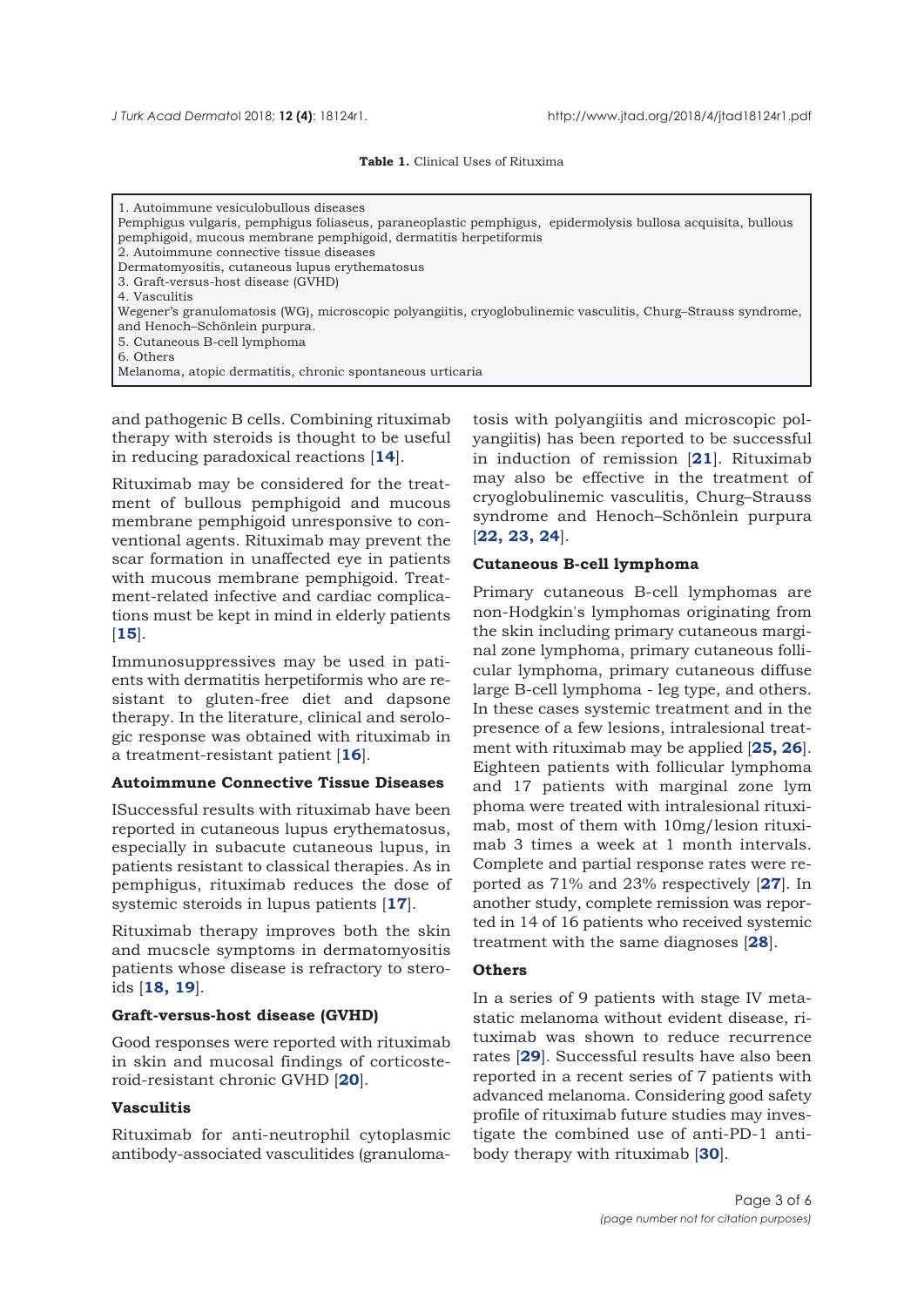Six patients with severe atopic dermatitis all showed an improvement in disease activity scores within 4 to 8 weeks following rituximab therapy [**[31](#page-5-0)**]. Rituximab therapy is thought to act through blockage of T cell activation in patients with atopic dermatitis [[32](#page-5-0)]. However, treatment failures and worsening of the disease have also been reported [**[33, 34](#page-5-0)**].

The number of memory B cells responsible for autoantibody formation decreases with rituximab therapy. This mechanism has resulted in the use of rituximab in resistant chronic spontaneous urticaria. In the vast majority of case reports in the literature, rapid and long-term (over 8 months) response to rituximab was obtained in chronic spontaneous urticaria patients [**[35](#page-5-0)**].

#### **Adverse effects**

Overall severe adverse effects are infrequent with rituximab therapy, as compared with corticosteroids and immunosuppressants. Most common adverse effects are infusion reactions and infections [**[32,](#page-5-0) [36](#page-5-0)**].

The most commonly reported infusion reactions are tachycardia, rash, itching, chest pain and hypotension. These conditions are usually encountered in the first infusions. Most of the time, the symptoms resolve upon slowing the infusion rate. The risk of these reactions in subsequent infusions is significantly reduced. In the autoimmune protocol, 1000mg infusion administered at intervals of two weeks should be administered at approximately 5 hours. If the first infusion is well tolerated, other infusions can be administered in 3-4 hours. Premedication with paracetamol, diphenhydramine and met hylp rednisolone is effective in reducing infusion related reactions. Anaphylactic hypersensitivity reactions, which resemble infusion-related reactions, may also occur during the first few minutes of infusion due to sensitivity to murine proteins [**[9,](#page-4-0) [32](#page-5-0)**].

Other side effects include infections, exacerbation of cardiovascular diseases, toxic epidermal necrolysis, leukoencephalopathy and viral reactivations. The rate of infections is 7% and rate of serious infections is between 1.3 and 1.9%. Two rare side effects of leukoencephalopathy and viral reactivations have not been reported with the use of rituximab in dermatological diseases. Worsening of cardiac conditions such as myocardial infarction, heart failure, pulmonary edema and atrial fibrillation have been reported. Cytopenias, especially neutropenia, can occur but usually show a mild and transient course [**[32](#page-5-0)**].

## **Monitoring**

Rituximab is contraindicated in patients with active infection. It is recommended that pretreatment vaccines be up-to-date. Live vaccines cannot be administered to patients receiving rituximab. Pregnancy and lactation are other contraindications to rituximab. Contraception is recommended for 12 months after the last rituximab application [**[37](#page-5-0)**].

Basic investigations that must be performed in every patient is seen in (**Table 2**) [**[38](#page-5-0)**]. Screening for HBV infection is of utmost importance as reactivation of HBV can lead to fulminant hepatitis and liver failure, which carry a high mortality rate [**[39](#page-5-0)**]. After first infusion, complete blood count, renal function tests and liver function tests should be followed-up monthly.

|  |  |  |  | Table 2. Basic Investigation Before Therapy |  |  |
|--|--|--|--|---------------------------------------------|--|--|
|--|--|--|--|---------------------------------------------|--|--|

Complete blood count Chest X-ray Renal and liver function tests Anti-HIV HBsAG, Anti HBC core total antibody Anti HCV antibodies Electrocardiogram (ECG)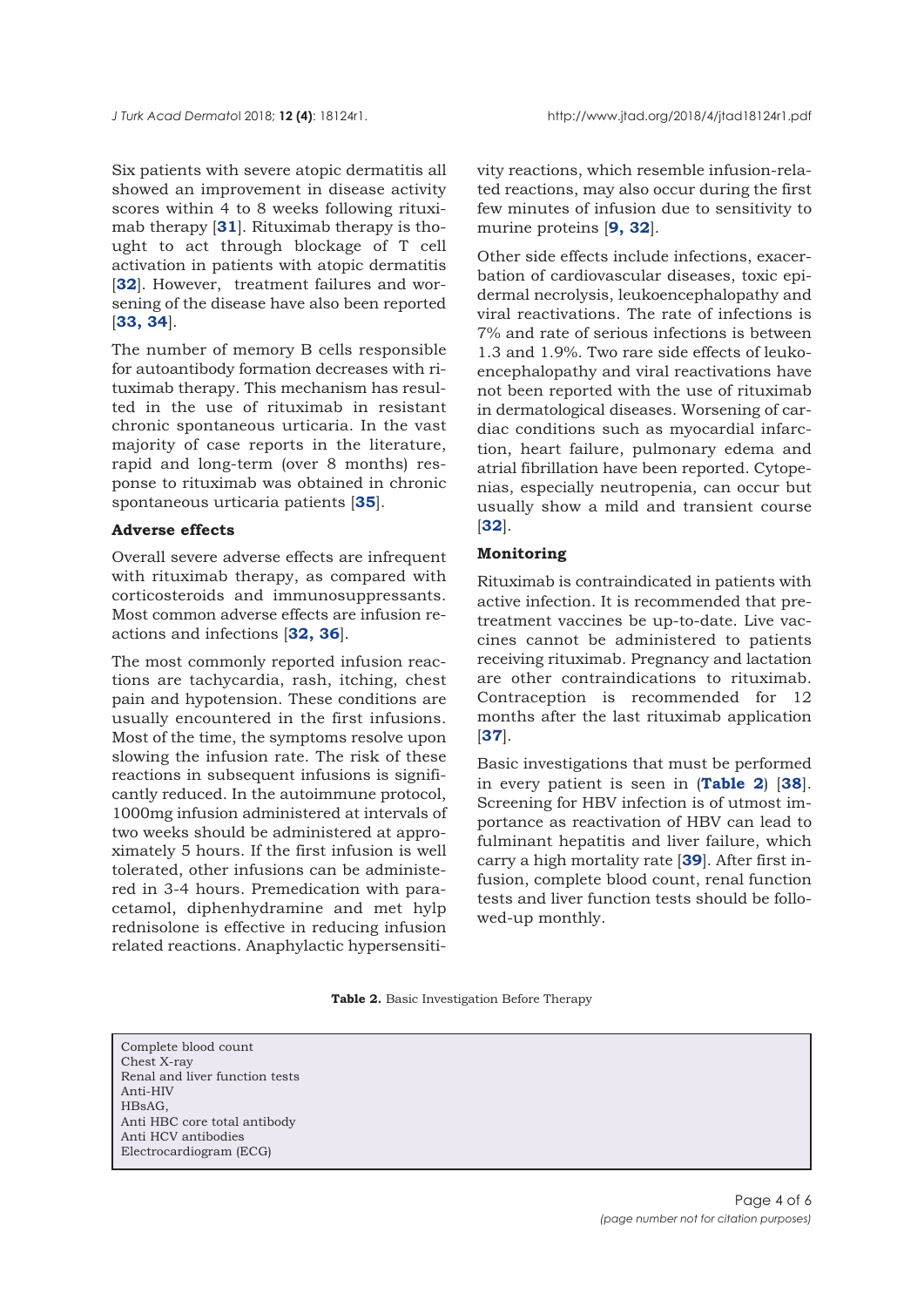#### <span id="page-4-0"></span>*J Turk Acad Dermato*l 2018; **12 (4)**: 18124r1. http://www.jtad.org/2018/4/jtad18124r1.pdf

#### **References**

- 1. Shayne Cox Gad, Antibodies in Clinics. Development of Therapeutic Agents Handbook. 2011. Wiley, 14: 5.
- 2. Regazzi MB, Iacona I, Avanzini MA,et al. Pharmacokinetic behavior of rituximab: a study of different schedules of administration for heterogeneous clinical settings. Ther Drug Monit 2005; 27: 785-792. PMID: 16306856.
- 3. Edward Chu, Vincent T, DeVita Jr. Physicians' Cancer Chemotherapy Drug Manual. 2018; 361.
- 4. Bhandari PR, Pai VV. Novel applications of Rituximab in dermatological disorders. Indian Dermatol Online J 2014; 5: 250-259. PMID: 25165639.
- 5. Johnson PW, Glennie MJ. Rituximab: mechanisms and applications. Br J Cancer 2001; 85: 1619-1623. PMID: 11742477.
- 6. Vallerskog T, Gunnarsson I, Widhe M, et al. Treatment with rituximab affects both the cellular and the humoral arm of the immune system in patients with SLE. Clin Immunol 2007; 122: 62-74. PMID: 17046329.
- 7. Iwata S, Saito K, Tokunaga M, et al. Phenotypic changes of lymphocytes in patients with systemic lupus erythematosus who are in longterm remission after B cell depletion therapy with rituximab. J Rheumatol 2011; 38: 633-641. PMID: 21159836.
- 8. Scheinfeld N. A review of rituximab in cutaneous medicine. Dermatol Online J 2006; 12: 3. PMID: 16638371.
- 9. Hebert V, Joly P. Rituximab in pemphigus. Immunotherapy 2018; 10: 27-37. PMID: 29064314.
- 10. Lunardon L, Tsai KJ, Propert KJ, et al. Adjuvant rituximab therapy of pemphigus: a single-center experience with 31 patients. Arch Dermatol 2012; 148: 1031-1036. PMID: 22710375.
- 11. Joly P, Maho-Vaillant M, Prost-Squarcioni C,et al. French study group on autoimmune bullous skin diseases. First-line rituximab combined with shortterm prednisone versus prednisone alone for the treatment of pemphigus (Ritux 3): a prospective, multicentre, parallel-group, open-label randomised trial. Lancet 2017; 389: 2031-2040. PMID: 28342637.
- 12. Ahmed AR, Spigelman Z, Cavacini LA, Posner MR. Treatment of pemphigus vulgaris with rituximab and intravenous immune globulin. N Engl J Med 2006; 355:1772-1779. PMID: 17065638.
- 13. Cianchini G, Lupi F, Masini C, Corona R, Puddu P, De Pità O. Therapy with rituximab for autoimmune pemphigus: results from a single-center observational study on 42 cases with long-term follow-up. J Am Acad Dermatol 2012; 67: 617-622. PMID: 22243765.
- 14. Feldman RJ. Paradoxical worsening of pemphigus vulgaris following rituximab therapy. Br J Dermatol 2015; 173: 858-859. PMID: 25832868.
- 15. Ahmed AR, Shetty S. The emerging role of rituximab in autoimmune blistering diseases. Am J Clin Dermatol 2015; 16: 167-177. PMID: 25791770.
- 16. Albers LN, Zone JJ, Stoff BK, Feldman RJ. Rituximab Treatment for Recalcitrant Dermatitis Herpetiformis. JAMA Dermatol 2017; 153: 315-318. PMID: 28030659.
- 17. Penha MÁ, Libório RDS, Miot HA. Rituximab in the treatment of extensive and refractory subacute cutaneous lupus erythematosus. An Bras Dermatol 2018; 93: 467-469. PMID: 29924233.
- 18. Kuye IO, Smith GP. The Use of Rituximab in the Management of Refractory Dermatomyositis. J Drugs Dermatol 2017; 16: 162-166. PMID: 28300859.
- 19. Aggarwal R, Loganathan P, Koontz D, Qi Z, Reed AM, Oddis CV. Cutaneous improvement in refractory adult and juvenile dermatomyositis after treatment with rituximab. Rheumatology (Oxford) 2017; 56: 247-254. PMID: 27837048.
- 20. Kharfan-Dabaja MA, Cutler CS. Rituximab for prevention and treatment of graft-versus-host disease. Int J Hematol 2011; 93: 578-585. PMID: 21547615.
- 21. Geetha D, Kallenberg C, Stone JH, et al. Current therapy of granulomatosis with polyangiitis and microscopic polyangiitis: the role of rituximab. J Nephrol 2015; 28: 17-27. PMID: 25185728.
- 22. De Vita S, Quartuccio L, Isola M, et al. A randomized controlled trial of rituximab for the treatment of severe cryoglobulinemic vasculitis. Arthritis Rheum 2012; 64: 843-853. PMID: 22147661.
- 23. Umezawa N, Kohsaka H, Nanki T, et al. Successful treatment of eosinophilic granulomatosis with polyangiitis (EGPA; formerly Churg-Strauss syndrome) with rituximab in a case refractory to glucocorticoids, cyclophosphamide, and IVIG. Mod Rheumatol 2014; 24: 685-687. PMID: 24517553.
- 24. Pindi Sala T, Michot JM, Snanoudj R, et al. Successful outcome of a corticodependent henoch-schönlein purpura adult with rituximab. Case Rep Med 2014; 2014: 619218. PMID: 24799911.
- 25. Valencak J, Weihsengruber F, Rappersberger K, et al. Rituximab monotherapy for primary cutaneous B-cell lymphoma: response and follow-up in 16 patients. Ann Oncol 2009; 20: 326-330. PMID: 18836086
- 26. Kerl K, Prins C, Saurat JH, French LE. Intralesional and intravenous treatment of cutaneous B-cell lymphomas with the monoclonal anti-CD20 antibody rituximab: report and follow-up of eight cases. Br J Dermatol 2006; 155: 1197-1200. PMID: 17107389.
- 27. Peñate Y, Hernández-Machín B, Pérez-Méndez LI, et al. Intralesional rituximab in the treatment of indolent primary cutaneous B-cell lymphomas: an epidemiological observational multicentre study. The Spanish Working Group on Cutaneous Lymphoma. Br J Dermatol 2012; 167: 174-179. PMID: 22356294.
- 28. Valencak J, Weihsengruber F, Rappersberger K, et al. Rituximab monotherapy for primary cutaneous B-cell lymphoma: response and follow-up in 16 patients. Ann Oncol 2009; 20: 326-330. PMID: 18836086.
- 29. Pinc A, Somasundaram R, Wagner C, et al. Targeting CD20 in melanoma patients at high risk of disease recurrence. Mol Ther 2012; 20: 1056-1062. PMID: 22354376.
- 30. Winkler JK, Schiller M, Bender C, Enk AH, Hassel JC. Rituximab as a therapeutic option for patients with advanced melanoma. Cancer Immunol Immunother. 2018; 67: 917-924. PMID: 29516155.
- 31. Simon D, Hösli S, Kostylina G, Yawalkar N, Simon HU. Anti-CD20 (rituximab) treatment improves atopic